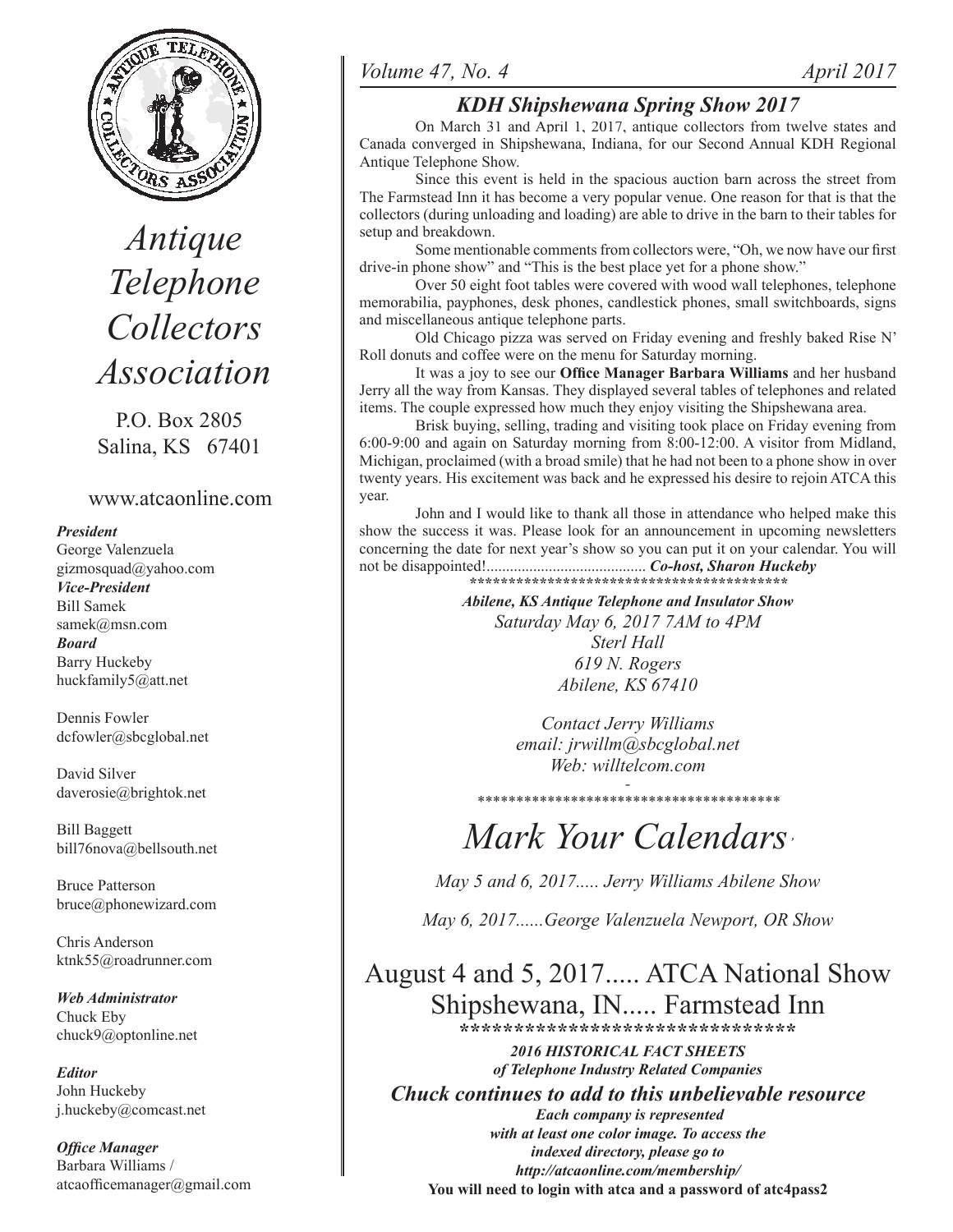**ADVERTISEMENTS**

Large accumulation of many styles of 1892-1980's telephones, parts and related, as complete inventory. Offering single items or/and variety of quantity. No requests too small. \*Most all finished inventory including Eiffel towers for what we have invested-30% of retail price. \*Parts including nearly any/every style and color of cloth cords and cordage, since 1972. large supply both old and new cords including original rattlesnake cords. \*Free catalog of 85 different 1892-1982 telephones. \*Entire business and operation for sale. Offers welcome.

Wanted to buy: For Northern Electric and Western electric payphones: switchhooks and associated channels, 5-10-25 cent gages for AE or NE/WE tops

> Ron and Mary Knappen  $(ATCA \# 45)$  phonecoinc@aol.com 608 582 4124 www.phonecoinc.com 19813 E. Mill Rd,Galesville, WI 54630 \*\*\*\*\*\*\*\*\*\*\*\*\*\*\*\*\*\*\*\*\*\*\*\*\*\*\*\*\*\*\*\*

#### Wanted -

Chipped cracked or damaged mouthpieces and receiver caps. I am looking to purchase damaged, chipped and cracked early telephone mouthpieces and bi-polar receiver caps. I can only use them if the threads are still good. If the threads are functional I will pay two dollars each, or you send me four mouthpieces and I will send you back one repaired. I will also buy repairable receiver shells with good threads for one dollar each.

I will trade these items, send me 4 broken parts and I will send back one repaired part.

I can repair most black bakelite telephone parts if they are black.

> Lynn G Graves 5700 Xenon Ct. Arvada, CO 80002-1314 303-431-1615 lggraves57@msn.com \*\*\*\*\*\*\*\*\*\*\*\*\*\*\*\*\*\*\*\*\*\*\*\*\*\*\*\*\*\*\*\*\*\*\*\*\*

Steve Hilsz #22 PO Box 429 Salome, AZ 86348 928-859-3595 jydsk@tds.net

#### WANTED

 Send me your old, tired, sluggish, non-working dials as well as the stubborn ones that just do not want to pulse correctly, and for the low price of \$6 plus parts \*\*\*\*\*\*\*\*\*\*\*\*\*\*\*\*\*\*\*\*\*\*\*\*\*\*\*\*\*\*\*\*\*\*\*\*\*\*

#### Wanted to buy:

Items marked "KEYSTONE TELEPHONE COMPANY OF PHILADELPHIA" such as metal wall phones, subsets, ringer boxes.

 Also 28-A Gray 10 cent coin collector. Jim Peiffer # 3067, Call 215-205-0936 jpeiffer1@verizon.net.  $\mathcal{L}_\text{max}$  and  $\mathcal{L}_\text{max}$  and  $\mathcal{L}_\text{max}$  and  $\mathcal{L}_\text{max}$  and  $\mathcal{L}_\text{max}$ 

### *I WANT KEYSTONE PHONES*

If you have a nice Keystone phone for sale, please send me a photo and price.

> Joseph Uhler PO Box 135 Bradfordwoods, PA 15015

Large accumulation of many styles of 1892-1980's telephones, parts and related, as complete inventory. Offering single items, or/and any variety of quantity. No request too small. \* Most all finished inventory including Eiffel towers for what we have invested. \*Parts including nearly any/every style and color of cloth cords and cordage, since 1972. large supply both old and new cords including original rattlesnake cords. \* Free catalog of 85 different 1892-1982 telephones. \*Entire business and operation for sale. Offers welcome.

#### Want to Buy:

 For Northern Electric or Western Electric payphones: switchhooks and associated, channels,Also 5-10-25 cent gages for AE or NE/WE tops.

> Ron and Mary Knappen phonecoinc@aol.com 608 582 4124 19813 E. Mill Rd, Galesville, WI 54630 www.phonecoinc.com



#### *PORTABLE RING GENERATOR*

I make these primarily for the theatrical industry, but now and then someone will buy one to use with telephone "stuff". It can be very handy for testing, and also for demonstration ringing of vintage phones, and probably a few uses I haven't thought of.

The output is about 80 volts AC at 20 Hz and REN is about three. There is a choice of battery or AC plug in models. The battery unit uses two 9 volt batteries that will last about 2000 two second rings. Both models bring the push button leads out to the Y/BK pair, so you can remotely activate the generator. Dimensions are 5" x 3" x 1.25".

These normally sell for \$79.95. I am offering to fellow ATCA members for \$15.00 discount, bringing the price to \$64.95. This includes free shipping. Preferred payment by PayPal, check or money order. My bro has a CC vendor account, so we can do that if it is the only option for you.

About me: Been working with phones my whole life, now retired. I build ring generators and repair and refurb vintage phones to help with finances. ATCA member #4736

If interested, please email to: Dennis Everson, clseller83@yahoo.com

Or Mail to: 2038 Ford Pkwy #340, St Paul, MN 55116 Be sure to indicate Battery or Plug in model!

Also my website: http://theatertelephone.com/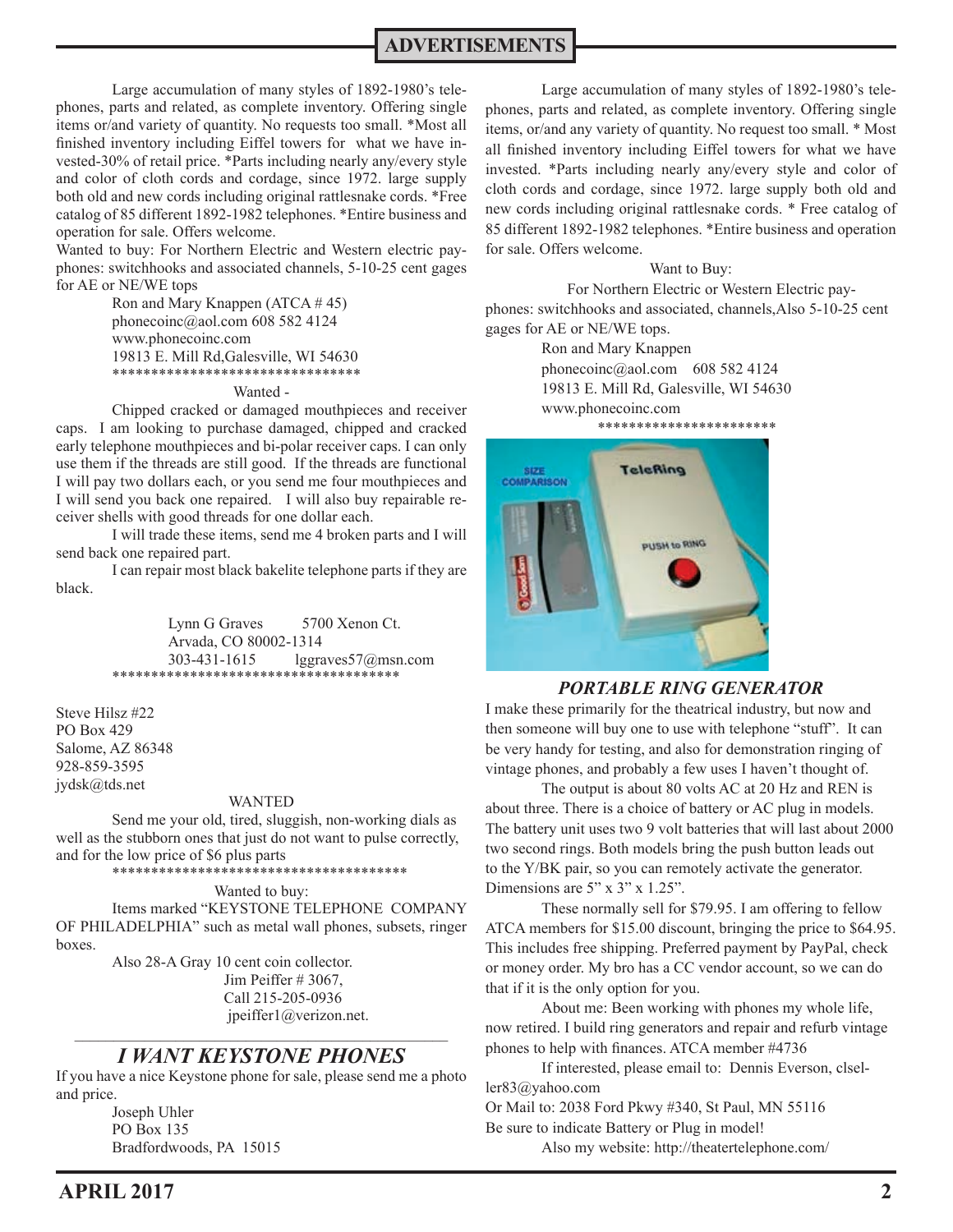I am looking to purchase early Bell (1921 and earlier) and Independent porcelain phone signs of all styles in very nice to excellent condition. I would really like a multi colored one!

Also desire a 1901 early Kellogg candlestick with steer horn switch hook.

> Please send photo to : Robert Farber ATCA 4685 c-6093354387 email: mannyfa3@gmail.com<br>\*\*\*\*\*\*\*\*\*\*\*\*\*\*\*\*\*\*\*\*\*\*\*\*\*\*\*\*\*\* \*\*\*\*\*\*\*\*\*\*\*\*\*\*\*\*\*\*\*\*\*\*\*\*\*\*\*\*\*\*\*

#### Wanted

Keystone Telephone Co. of Philadelphia items: Looking for the "Iron Box" wall telephone,marked Keystone transmitter and Back cup

 Actually looking for any Keystone marked telephones that I do not have.

> Thank You Andrew Chupela amvtchup@aol.com 732-986-2637 \*\*\*\*\*\*\*\*\*\*\*\*\*\*\*\*\*\*\*\*\*\*\*\*\*\*\*\*\*

#### *Wanted to buy*

National Bell long pole receiver, Bell tap style telephones. Thanks, John Dresser 22584 Veronica Dr. Salinas, CA 93908 fjdress@pacbell.net 831-484-1961 \*\*\*\*\*\*\*\*\*\*\*\*\*\*\*\*\*\*\*\*

I have an "odd" WE 500 in Ivory. This is the info on it. Base marked C/D 500 1-58-50 (color code mark is odd), Net 1-58, Ringer 1-58, Dial 1-58 /50 (Ivory code), Body 11-11-57, HS cord(fat) 58, Line cord 58, HS back 3-57 and (mold) ///-57, (odd to see a molded date this early), Rec. cap 8-57, U 8-12-58, Tran. cap 7-57, T 3-24-58.

Now the ODD part. This looks like as it came from the factory, all parts are Ivory. But the body and hand set are painted Ivory. Hand set has chips in the paint, showing a darker Ivory underneath. Wear marks on hand set from sitting on cradle, about 6 on rec. cap, 2 on tran. cap. Body has small wear marks from were the hand set rests.

Have Ivory cord from a WE Comkey set to add to this 554.

This is looking for a new home. Make offer. If this was a true Ivory, it would be in the \$60 ranges, but with the paint, don't know.

#### Vern Potter

Vern1435@webtv.net

PS. I use the library computer, so I may not be back on line until Mon. PM.

\*\*\*\*\*\*\*\*\*\*\*\*\*\*\*\*\*\*\*\*\*\*\*\*\*\*\*\*\*\*\*\*\*\*\*\*

Helmut Schwartz 1600 Brentwood Ln. Faribault, Mn. 55021 507 323-4368

#### **For sale**

Gear-399c, 499c54B-N2 SW set704B Xbar pulse checker 54 Transmission set + shipping\$500.00 OBO

### **Wanted pay station parts**

1. Wanamaker back plate any model even one with the top cut off 2.lock for 8 A collector drawer

#### *For trade*

- 1. 50 -A back board no busses for switch hook
- 2. Early teens original 50 type thin flat coin vault doors

**Mark Peterson kimberkid@comcast.net \*\*\*\*\*\*\*\*\*\*\*\*\*\*\*\*\*\*\*\*\*\*\*\*\*\*\*\*\*\*\***

## *Telephone Parts Wanted*

Sterling Transmitter for Fiddle Back Sterling Receiver for Fiddle Back Swedish American Brass Nameplate approx. 1 ½" X 3 ½" American Electric OST Receiver shell & cap Mouth Piece with 13/16" X18TPI threads (smaller than normal) Rawson / Dean Orator Fancy Fiddle Back Oak Shelf Approx. 8 ½" wide X 8" deep Lighting Arrestor: Measures 1 1/16" from center terminal to outside terminal 3 equally spaced outside terminals spaced 1 13/16" apart

I can supply pictures or drawings if needed

Perry W. Stump  $#2113$  PH: 419-562-6233 Email: pwsmjs@columbus.rr.com \*\*\*\*\*\*\*\*\*\*\*\*\*\*\*\*\*\*\*\*\*\*\*\*\*\*\*\*\*

David Kuns 14 King St. Wallace, ID. 83873 208-512-3991 phonemandave@yahoo.com visit me at: http://www.phonemandave.net

#### WANTED

Almost anything Keystone Telephone of Phila. & Keystone Pittsburgh Currently needed is an AE "American Beauty" style transmitter having Keystone Tele Co of Phila logo on the face.

Keystone of Phila switch hook for manual stick.

Keystone of Phila switch hook for wooden fiddleback model.

#### Receiver cap marked Keystone Philadelphia.

#### \*\*\*\*\*\*\*\*\*\*\*\*\*\*\*\*\*\*\*\*

Mark Treutelaar emberridge@yahoo.com. 414 425 1622

#### For Sale

We now have 101A coil brackets that mount in the 233G payphone. The 195 condenser tucks undeth the bracket \$12.49 each

\*\*\*\*\*\*\*\*\*\*\*\*\*\*\*\*\*\*\*\*\*\*\*

John Huckeby j.huckeby@comcast.net

> For Sale 211 hang-up telephone, with dial, \$59 Light blue C & P paperweight, large one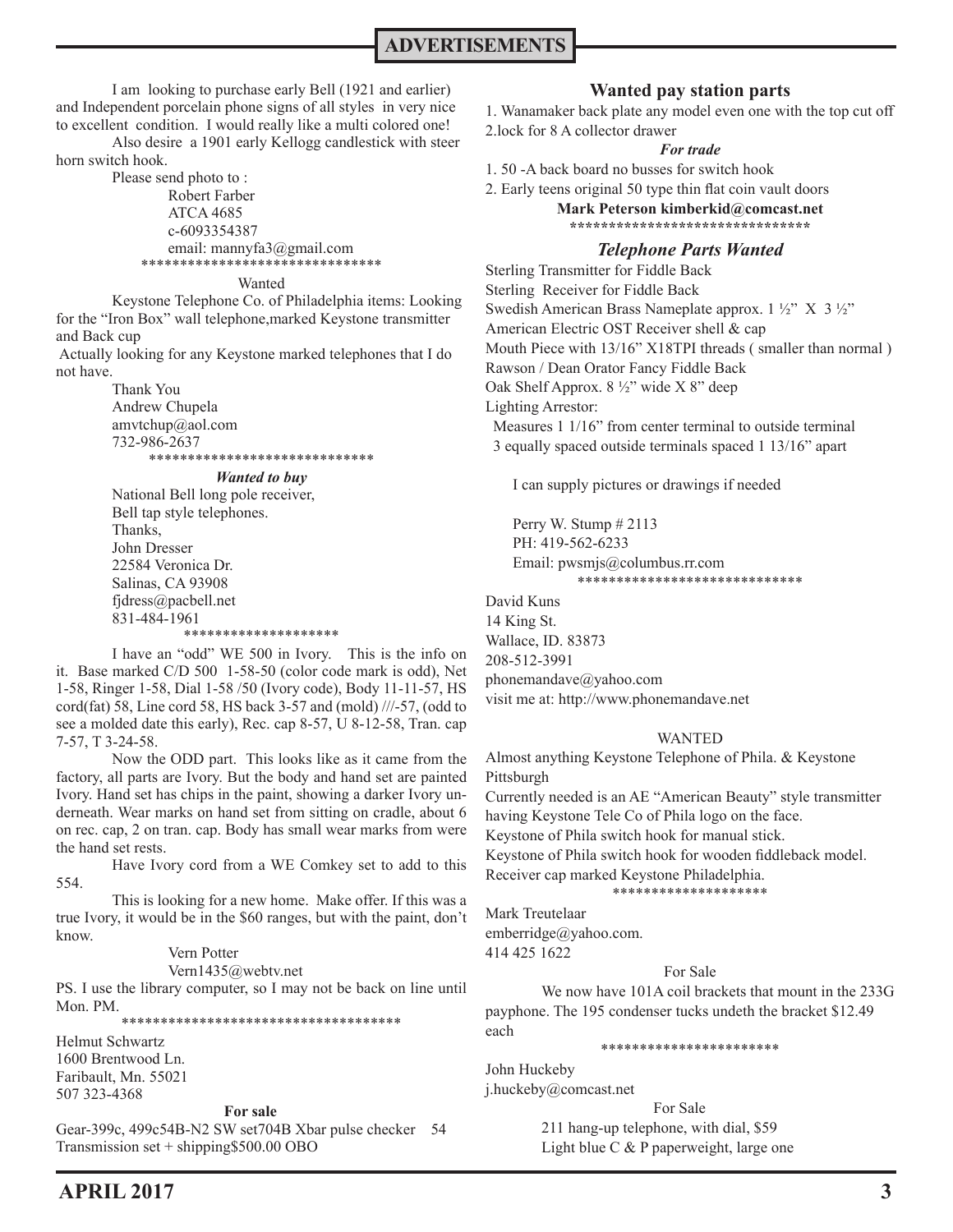## *ANTIQUE TELEPHONE COLLECTORS ASSOCIATION MAY 6, 2017 REGIONAL SHOW NEWPORT, OREGON* Co-hosts:

Tom Herwer #18 (360) 344-3449 George Valenzuela #637 (541) 270-5747

**Date:** Set up Friday afternoon May 5, from 4PM to 8PM.

**Show starts** Saturday, May 6, 2017 at 9AM to 4PM

**Location:** Call Shiloh Inn, (541) 265-7701, to make room reservation and mention you are attending the ATCA regional show. **Shiloh Inn**, 536 SW Elizabeth St., Newport, Oregon 97365. This is an oceanfront hotel offering a special ATCA room rate of \$109. per night. Includes conference center for the show, ocean views, indoor pool, pet friendly and onsite restaurant.

**Registration** - Tables: Registration fee is \$20. and it includes one (1) – 8 foot table. Additional 8 foot tables will be available at \$15. each.

**Please contact** the following to have a registration form sent to you: Tom Herwer (360) 344-3449 – George Valenzuela (541) 270- 5747 – Mary Lou Quinn (541) 272-5225

There is limited space and tables available, please respond as quickly as you can so that you will get the accommodations and tables you will need.

\*\*\*\*\*\*\*\*\*\*\*\*\*\*\*\*\*\*\*\*\*\*\*\*\*\*\*\*\*\*

Desk and wall phones, most from the 1950s-1960s: black and colors; WE, AE, SC, ITT; some Princess and similar. All phones are clean and include handset cords, some with mounting cords. Almost all can make and receive calls and have working ringers where applicable. Also a few phones for parts or repair. Please email me for a current list.

> Carol Larsen #1072 clarsensd@gmail.com 505-944-6767 \*\*\*\*\*\*\*\*\*\*\*\*\*\*\*\*\*\*\*\*\*\*\*\*\*\*\*\*\*\*\*\*\*

Jon Kolger No. 561 6906 Meade Drive Colleyville, TX 76034 (817)-329-5262 jkolger@gte.net

#### WANTED

 Looking for unusual acoustic "string" telephones, particularly those with magneto-signaling and/or speaking/listening tubes. Also seeking primitive homemade acoustic telephones, the stranger the better.

 Also wanting to buy acoustic telephone literature, such as catalogs, flyers, instructions, etc...

#### *What do you have?*

 Still looking for a BLUE North Electric 7H6 Galion desk (or wall) telephone.

 Also still looking for a BLUE Western Electric 302 with BLUE plungers dated 1941 or earlier.

Ron Christianson #822  $P$  O Box 43 Cave Junction OR 97523 541 592 4123 email 4123@frontiernet.net

#### FOR SALE

Telephone Operator Switchboard Plugs made into key Fobs  $\sim$  \$3 to your door.

Strain Reliefs for cloth or rubber cords. 12 reliefs as shown  $\sim$  \$12 to your door.

Bell Labs Photos 8" x 10" glossy laser copies on card stock  $\sim$  \$10 ea.  $\sim$ or $\sim$  complete set \$100 to your door.



#### WANTED

W.E. items: AUTOVON Card Dialer cards and AUTOVON phones; RED 680A Speakerphone transmitter; G4 handset with shoulder-rest in pink, gray, blue, turquoise or ivory; any Card Dialer in pink, turquoise, yellow or blue; any keyset or Call Director in pink, gray or turquoise; 247A KTU; 259B KTU. Thanks! David Friedman, (310) 837-3089 or mommabirdie@netzero.net

#### FOR SALE

Package of 20 NOS Western Electric Card Dialer cards. Will work in all standard rotary and Touchtone Card Dialers. Not many left, so get 'em while you can! \$29.99 (previous ad price obsolete), which includes shipping to any U.S. **David Friedman, (310) 837-3089 mommabirdie@netzero.net**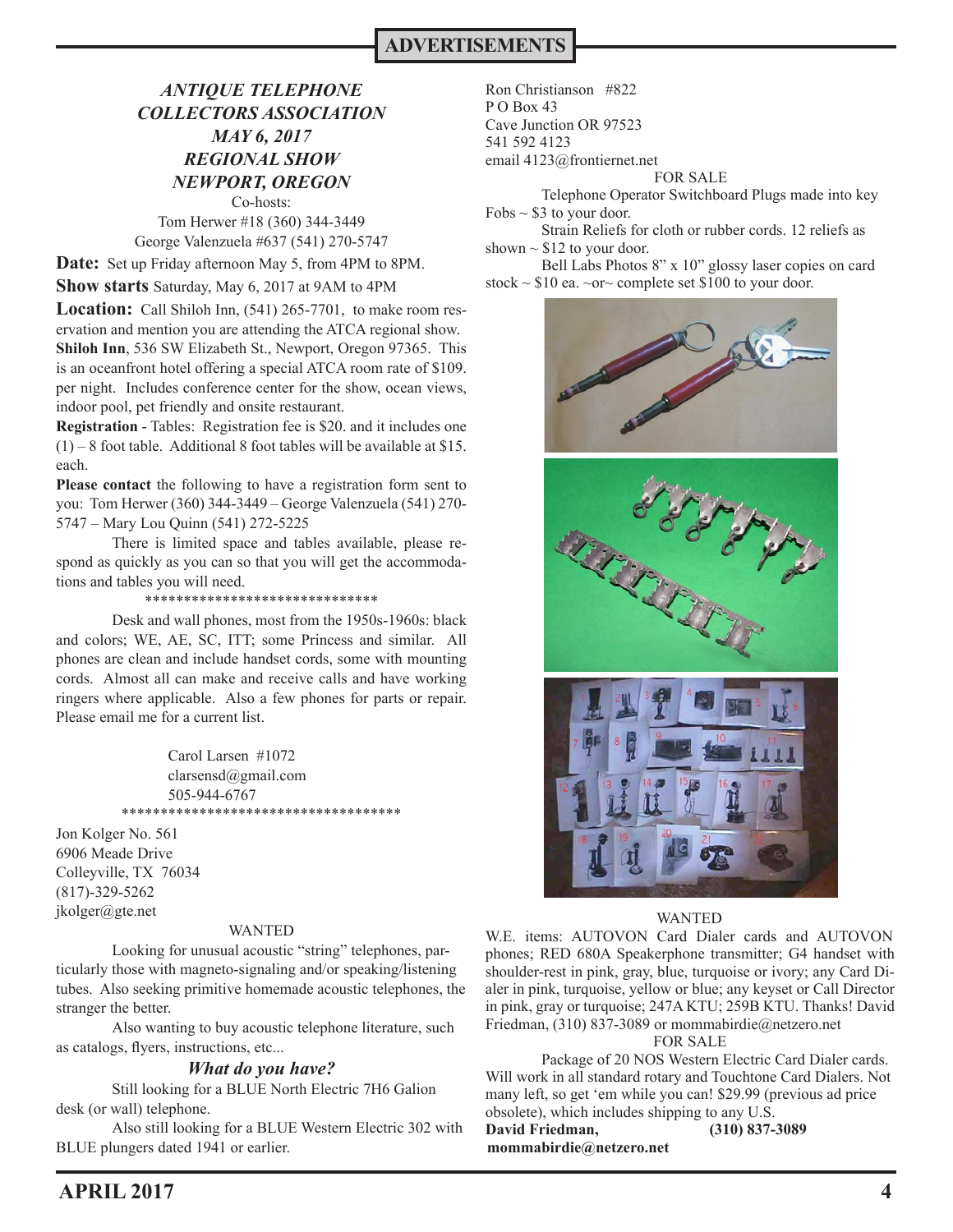## **EDUCATIONAL**

# *If you have one of each....*

Manufacturers or those who claimed to be manufacturers from the mid 1870's into the late 1970s'.

During the years when people burnt wood for fuel and cooking, there were foundries in many many communities where kitchen ranges and heating stoves were made. One of the most common was "Round Oak."

Likewise was furniture making. Many communities had cabinet shops. So it wasn't too difficult for Mr. Elston in Muscoda, WI, to submit a sample for production. He bought the parts from other companies and assembled phones.

Certain terms and labels have been misused carelessly for many years and are still being misapplied generously politically.

In 1979, Phoneco was determined to be a manufacturer by the U.S. wage and hour department. We felt that this was unjust since we were merely restorers of old telephones and the government wanted more tax base.

*Index of Those Who are Discussed or/and Whose Phones are Shown* Ackerman 706 Ackerman-Boland 707, 709 Acme 165, 344, 415, 819 Adler 1079 Advance 166, 707, 708, 709 Allied 1081 Allied Radio 853, 1131 Altec 1181-1183 A & M Telephone 1132, 1178 American Automatic Telco 709, 710, 819 American Autophone Co. 710 American Cushman 738, 739, 740 American Electric 170-203, 818, 828, 1215 American Electrical Supply Co 169, 344 American Machine 161, 207-209, 727, 762 American Mutual 711, 788, 815, 853, 1128 American Pushbutton Tel Co 711, 745 American Reclamation Co 1082 American Telecommunications Corp Anchor Electric 713, 714, 715, 748 Anders 712, 745 Anderson Electric & Mfg Co 716 Anthony 716 Atwater Kent 716, 826 Austin 717 Automatic Electric 860-959, 1092 Automatique El 199 Avery 752

Baird 718-720 Bank's Mfg Co Bartlett 1108 Beck 721 Beeman's Bell 1062-1078, 1138-1954 Bell of Baraboo 722, 723 Berliner Bernard Hoopes 1092 Bigley 723, 724 Blaine, Ray 1259, 1263 Bohnsack 1188 B & R El. Tele. Co 717 Brown 725 Bruckner 829 Buckeye 1182, 1183 Bunnell 169, 204-205 Burns, P.C. 825 Cadiz 726 Callender 161, 207-209, 441-448, 727, 762, 815-817 Canadian Machine 161, 207-209, 727, 762 Canadian Tel Co 512Carolina 752 Cash 1092 CEAC 1184 Central 210-215 Central Electric, Chicago 727 Century 216-227, 753, 1215 Century Tel Construction Co 1129, 1130 Charles Clark 1091 Charles Williams Jr 740 Chicago 228-264 Clark Automatic Tel Co 728, 729,730 Columbia 264-271, 514-517 Columbia Tel Mfg Co of Ottawa, IA Colvin 777, 778, 1130 Commercial Electrical Supply Co 1081,1094 communication Supply Co 1184 Connecticut 272-277, 744 Consolidated 1894 731 Continental El Tel Co 730, 732, 797Cosmo 736 Corwin 732-734, 777, 857 Country Home Tel Mfg Co 737 Cracraft-Leich 294-300 Current Electric Cushman 738-740 Danbury 436, 741 Dawson Dearborn 1095-1103 Dean 305-326, 756, 825 Delta 718, 742 Detroit 742 DeVeau 327-344 Dictorgraph Dominion 581-613 Doubleday-Hill 1109 Drake 742, 743, 835 Drawbaugh Dubuque Tel Supply 1105

Dunderdale 1206 D'Unger 742 Duplex 788 EACO 344-349, 745 Eagle 1105 Eastern Tel Mfg Co 744, 1129, 1130 Edison 1106 Edmonstone Co 712, 745 Edwards 1112-1122 Electric Appliance Co 745 Electric Engineering (handled Ericsson 1898-1902) 350, 745 Electric Gas 1104 Electric Gas Lightning Co 746, 747 Electric Goods Mfg Co Electric Mfg & Equipment Co 747, 856, 857 Electric Mfg & Supply Co 747, 748 Electric Utilities 804 Electrical Instrument Repair 1106 Electrical Supplies 1105 Elgin (String Phones) 749 Elliot 351-361 Elston 750 English & Sturtevant 1106 Enochs 751 Ericsson 745, 1092, 1274-1438, 1440- 1445 Eureka 363-372, 777-779, 853 Ewing 706 Ewing Merkle El Co 751 Farmers Auto Tel Co 752 Farmers Engineering & Mfg Co 752 Federal 752-754, 818 Farr 229, 373-395, 680 Field 755 Fields (1879) Fisk-Newhall 756 Frank A. Stewart 726, 1131 Frank S. Tucker & Co 1133 Gai-tronics 756 Garford 756, 825, 1240 Garl Electric 757 George Pierce 1126 George Mayer 794 Gemmill 758 Gerson 760, 836, 837 Gerson & Jameson 1123 Gillette 760 Gilliland 761, 762,1123 Globe 161, 399, 815-817 Globe Tel Mfg Co, Philadelphia 763 Gould Grandcom 1184 Grant. Rob 2055-2291 Graybar 1106 Gray & Barton 1061 Guarentee 1108 Guarenteed 1106 Haines Noyes 764 Hallmore 1184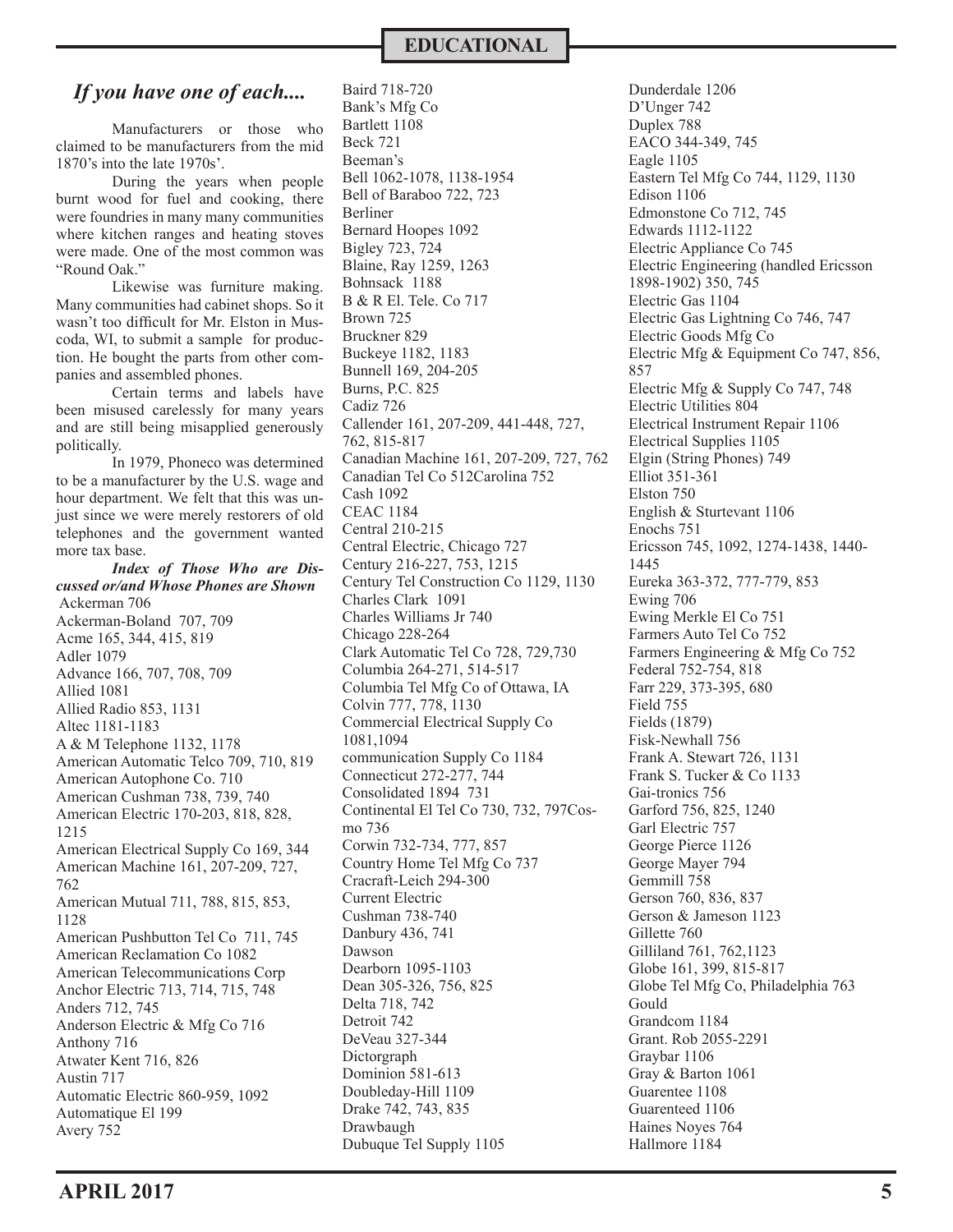**EDUCATIONAL**

Harbort 401 Harrison International Tel Constr 765, 766 Harrison, W. P. 765 Hianas-Pulver 415, 819 Hibbard, Spencer, Bartlett 1108 Hinman 1092 Hilsz, Steve Hipweell 767-770 Hitachi 770, 771 Hodge-Walsh 772 H. B Roberts 773 Hitachi 770, 771 Hodge-Walsh 772 Homer Roberts 773 Hoover 773 Hubbard & Engart 1103 Hubley 1109 Hugh McMillam 1123 Humphry & Seeber 1109 Hunter Hush-A-Phone Corp 773 Illinois Electric 1107,1110-1115 Illinois Telephone Supply 1094 Imperial 415, 775, 776, 819 Independent, Madison.WI (rebuilt) 776 Indianapolis Electric 776,777 Ingersoll 778 Inland 778, 1185 Inter Continental 1185 Interior 779 International 415-419, 771, 780-783, 819, International Electric 780-781 International Specialty 780-781, 1133 International Standard Electric 783 International Telephone 780-781 Interstate & Sapp 419-422 Iron City Electric 1112-1122 James, Wood, Carolina, Avery 752 J. M. Plye 1187 Johnson Electric 745,783 Juluis Andrae 789, 2060 Kansas city Telephone Mfg. Co 717 Keelyn 681, 682 Keller and Lyon 783 Kellogg Kenig 1185 Keytone 752, 818, 1215 Klingel 1185-1187 Knox-Dickey, ( yr. 1905) 835 Kokomo 784 Knox Glass, Inc 742 Kussel 1123, 1215 Lakin 785 Lambert Schmidt 786, 787 Leich 1893 Lockwood 788, 711, 815 Logansport 789 Long Distance 853, 788, 1106 Lorimer 727, 762, 815 Magnavox 790, 791 Main 792

Martindale 1215 Maryland 793, 794 Mason-Maxwell 794 Mason & Splitdort 794 Mayberry & Holmes 794 Mayer & England 795 M & B 789, 790 McFarlan 796 Mclean 1796 McNeal, H.B. Mechanics Supply Co 1106 Meinema 796, 717 Menominee 797, 798-803 Menominee Electric 705, 706 Metaphone 805 Metropolitan Elec. Mianus 819, 1215 Michigan Electric. 804, 805 Michigan Electric Specialty 805 Mills Electric Co 1124, 1133 Milwaukee 805, 806 Model 807 Modern 807, 809, 810 Monticello 810 Montgomery Wards Moore & Handley 635, 1193 Munson 811-813 Murdock 813 Mutual 814 Nagel Electric 731 Namel 814 National 815, 816, 1215 Neher 827, 1902 Ness 818 North 1129, 1130, 1412-1438 Northern Electric 1125 Northwestern Elec. Equipment Co 1125 Novelty Electric Works 1126 Omaha 1106 Oral Watts 1126 Owen-Moran 819 Palmer 819, 1894 Peerless 772, 820, 821, Penn 820, 821, 1215 Pennsylvania & Percision Elec 820-821 Phoenix Interior 794, 819 Pomery 788 Pomeroy Powell 711, 853, 1128' Phillips 1092 Philadelphia 1126 Phoneco 1088, 1092 Pittsburgh 775, 819, 1128, 1895 Port Chester Eledtric 1128 Pratt 822 Premier 823, 824 Prosser 1132, 1178 Pulsion 821 Pulver 819 Pushbutton Tel Co 745 Pyle, J.M. 1181 Radio Trading Co. 1186

Railway Tel Mfg 824 Rawson 825 Rebuilt 1128 Rebuilt Tel Equipment Co 1129, 1130 Reliable Electric Mfg 1129, 1130 Reo 1130 Rev-o-noc Rogers 826 Rosenberger 826 Rowland Price 716, 826 Royce & Morean 1130 Ruebel 818 Rumher 827 Rumsey& Sikemeir 1133 Russell Tomlison 826 San/Bar 1187 Sandwich 828 Schmidt & Bruckner 829, 853 Schwarze 830 Screw machine Products 704, 830 Seifort, Art 1459 Selectaphone 831 Single Wire Multiple Tel Signal Co 832 Skinderviken 832, 1130 Smith Vassar 833 Smith, Clarence 1266 Smith Patterson 1131 Sonik Southern Electric 1131 Southern Switchboard Tel. Supply 1131 Spencer 853 Standard 761, 834 Standard Construction 834 Standard Tel & Elec, Minnapolis 1894, 834 Standard Tel Mfg Co 835 Standard Tel Repair 1917 Starr 836, 837 Sterling 733 Sterling, Corwin, LaFayette 732, 733, 734 Stewart Howland 1131 St. Louis Electric Supply 818, 828 St. Paul Electric 1131 Stromberg Carlson 756, 960-1059, 1240 Sumpter 794, 825, 828, 853, 1093 Sun 838, 838, 839, 840 Sunset House 1267 Suttle 782, 1131, 1188, 1189, Swedish American 705-706, 708, 722, 797, 803, 1240 T & A Selective Call Co. Taber & Mayer 841 T.E, C. 1890 Telectric 1890 Telephone Answering & Recording Corp 842, 843 Telephone Co, Turtle Lake 1258, 1261 Telephone Electric Sales Co 1133, 1138 Telephone Repair Co 1195-1197 Telephone Repair & Supply Co 791 Telephone Sales Co 1133

**APRIL 2017 6**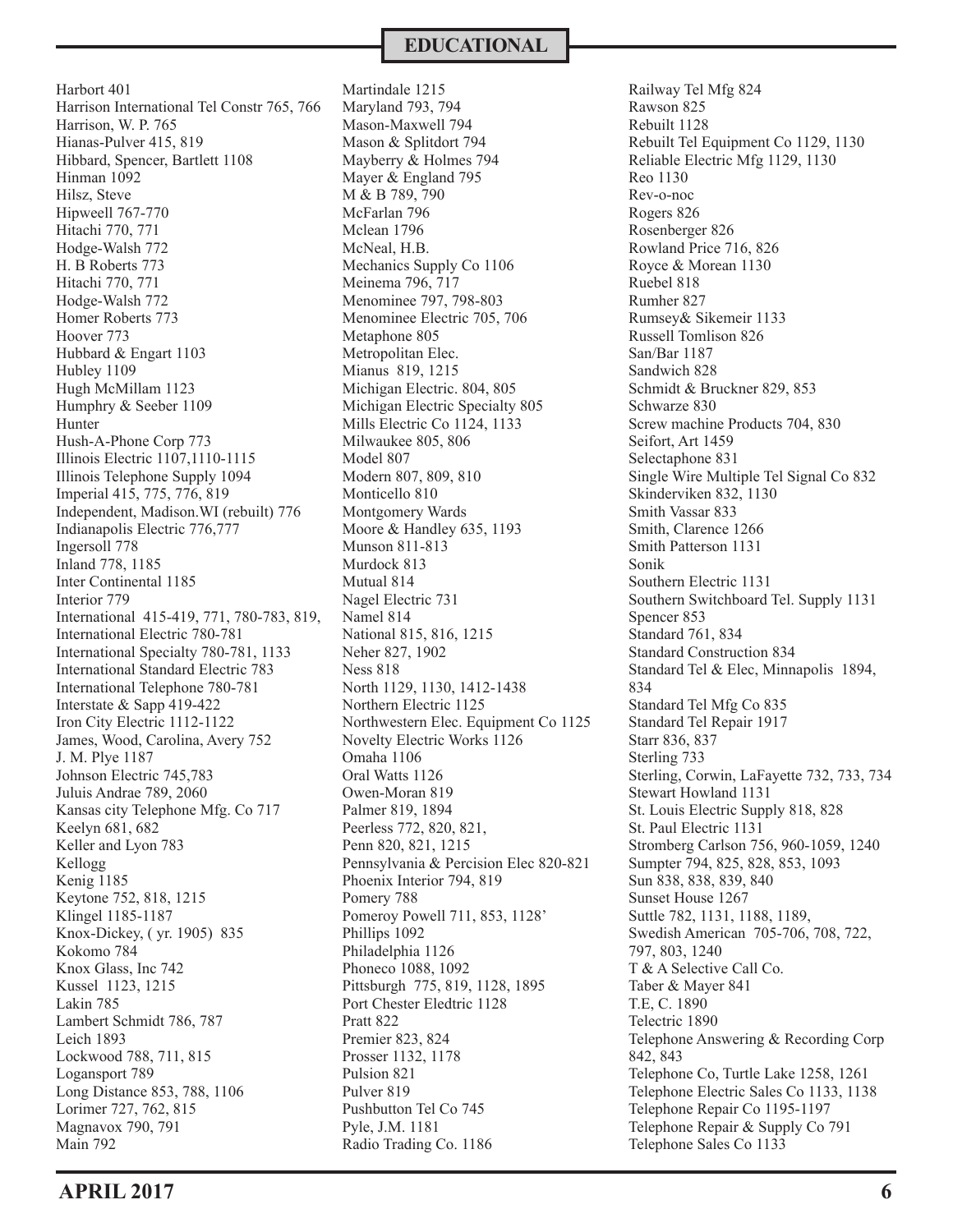The Telephone Equipment Co The Telephone Mfg Co 794 The Wire & Telephone Company of America 855 Thomas, Wilcox & Dietz 844 Tice 711, 744 T.M.C. 11255 Topeka 1133 Topical Am. Tel Co 1133 Tucker, F. 844, 1133 Turnbull 845 Turnquist 1134 Turtle Lake Tel Co 1080 United Tel 758 United Tel & Elec 846 Union Electric 1136 United Electric 1136 United Telephone & Electric 846 United Telephone Construction Co 789 United Telephone Mfg Co 846 United States Telephone Mfg 847 Universal 776, 848 U.S. Electric Mfg Co 847 Utica 849 Van Akin 567 Varney 850 Victor 621 Vought Berger 626-634 Wakefield Rattan 841 Wesco 635-655, 852 Western Electric 1124, 1138-1963 & 2001-2130 Western Electrical Co 745, 783, 852 Western Telephone Construction Co, Chicago 656-677 Western Telephone Mfg Co Chicago 678 Wheeler 853, 854, 1136 White City Eledtric 1133 Wilhelm 683-689 Williams Electric 694, 698-703, 748, 794,853 Williams Abbott 690-697, 1130 Wire & Telephone Co of America W.P. Harrison 765 Woods Electric 1134 Wotten 747, 856, 857 W.R. Pope 1128 Ziegler 857

## **EDUCATIONAL**

Since Ron Knappen left a teaching career several years ago, Ron and Mary have dedicated a vast portion of their lives to not only carving out a living working with telephones, but they have also used their resources to uncover a large amount of of history. The book that will be printed soon will probably have more information of telephony than you would be able to find in years of research. This list of companies are all covered in the two volume set.

I am not sure how many copies they are going to print, but a wise person who wants to be able to find info on individual phones whuld contact them to place an order.

Thank you Ron and Mary for all your efforts in publishing not only this two volume set, but also for the other publications you have been involved with, especially your payphone book.



Twila Jackson Office Manager

THIS IS TO CERTIFY THAT **J** Family **HERITAGE CENTER**